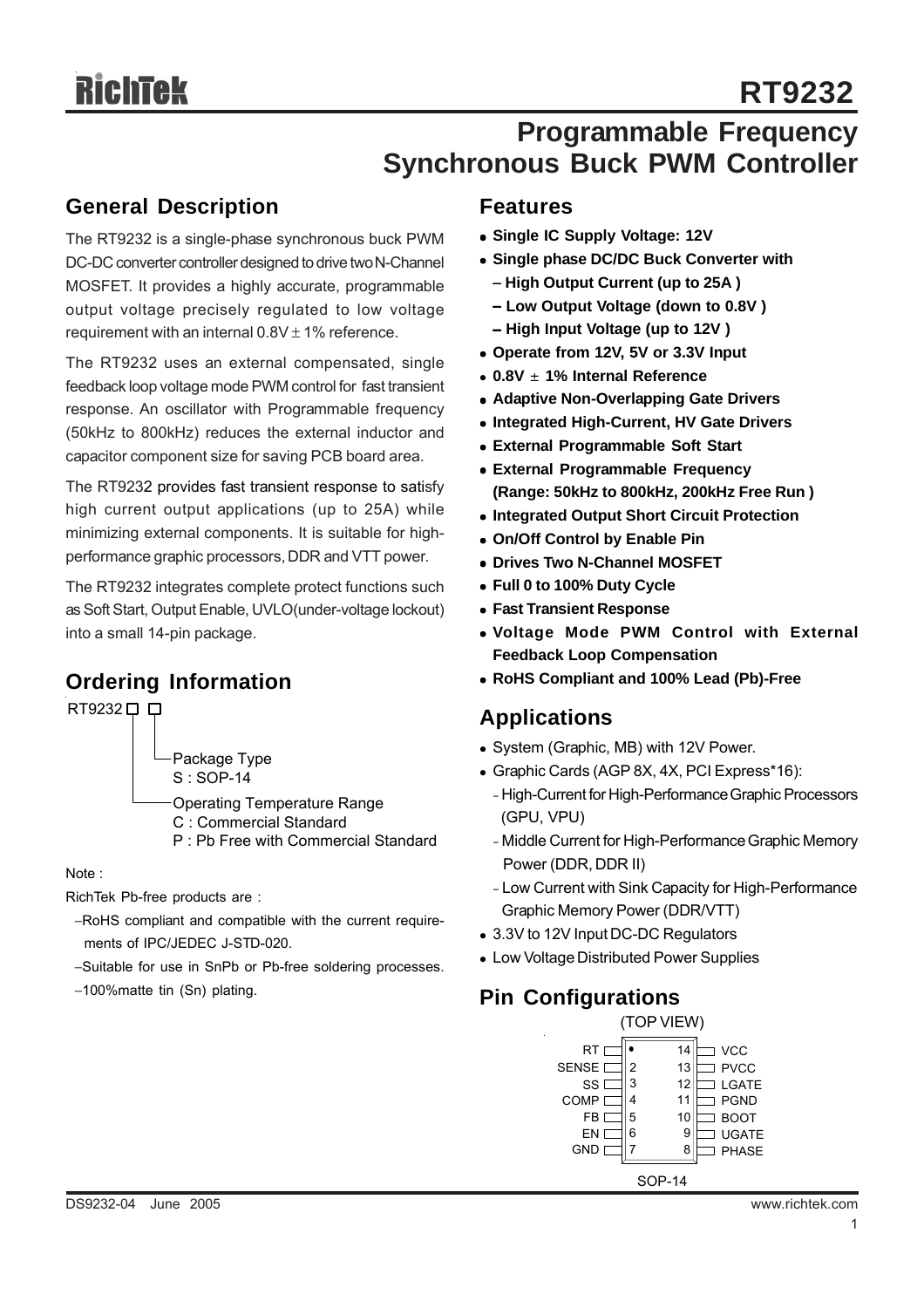## **Typical Application Circuit**



## **Functional Pin Description**

| No                | <b>Pin Name</b> | <b>Pin Function</b>                   |  |  |  |
|-------------------|-----------------|---------------------------------------|--|--|--|
| 1                 | RT              | <b>Oscillator Frequency Setting</b>   |  |  |  |
| $\overline{2}$    | <b>SENSE</b>    | Sense V <sub>IN</sub> Power Condition |  |  |  |
| 3                 | SS              | Soft Start Time Interval Setting      |  |  |  |
| 4                 | COMP            | <b>Feedback Compensation</b>          |  |  |  |
| 5                 | FB.             | Voltage Feedback                      |  |  |  |
| 6                 | EN              | Chip Enable (Active High)             |  |  |  |
| 7                 | <b>GND</b>      | IC Signal Reference Ground            |  |  |  |
| 8                 | PHASE           | Return Path for Upper MOSFET          |  |  |  |
| 9                 | UGATE           | Upper MOSFET Gate Drive               |  |  |  |
| 10                | BOOT            | Input Supply for Upper Gate Drive     |  |  |  |
| 11                | PGND            | Power Ground                          |  |  |  |
| $12 \overline{ }$ | LGATE           | Lower MOSFET Gate Drive               |  |  |  |
| 13                | <b>PVCC</b>     | Input Supply for Lower Gate Drive     |  |  |  |
| 14                | <b>VCC</b>      | Internal IC Supply (12V Bias)         |  |  |  |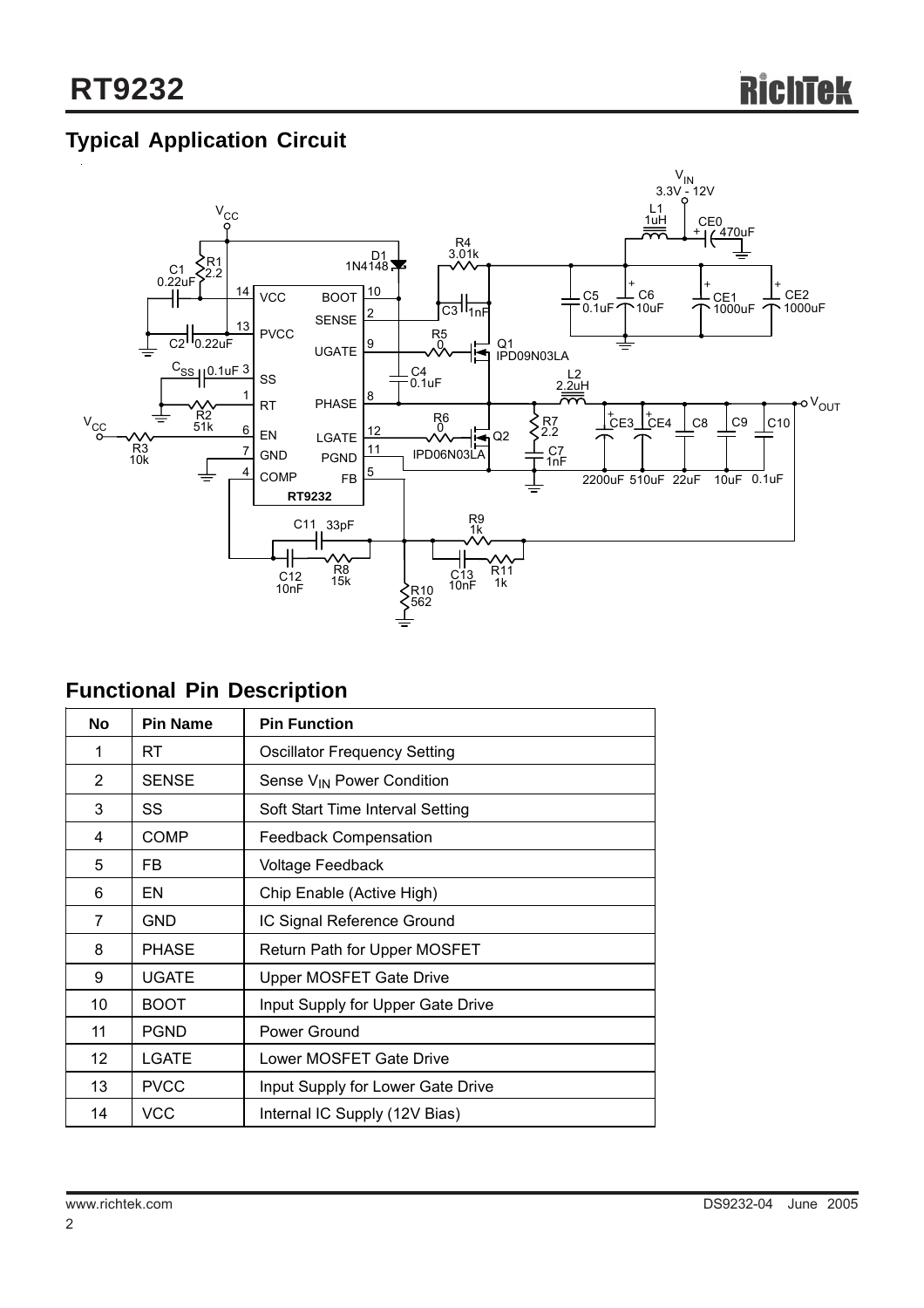## **Function Block Diagram**



## **Operation**

#### **Startup**

RT9232 initializes automatically after receiving both  $V_{CC}$  and  $V_{IN}$  power. Special power-on sequence is not necessary. The Power-On Reset (POR) function continually monitors input supply voltages and enable voltage. POR function monitors IC power via VCC pin and external MOSFET power via SENSE pin. Voltage on SENSE pin is a fixed voltage drop less than V<sub>IN</sub>. When voltages on VCC, SENSE, and EN pins exceed their thresholds, POR function initializes softstart operation. POR inhibits driver operation while EN pin pulls low. Transitioning EN pin high after input supply voltages ready initializes soft-start operation.

#### **Soft-Start**

After POR function releases soft-start operation, an internal 10uA current source charges an external capacitor on SS pin (Css) to 5V. Soft-start function clamps both COMP & FB pins to SS pin voltage & a fixed voltage drop less than SS pin voltage respectively. Thus upper MOSFET turns on at a limited duty and output current overshoot can be reduced. This method provides a rapid and controlled output voltage rise.

#### **Under Voltage Protection**

The under voltage protection function protects the converter from an shorted output by detecting the voltage on FB pin to monitor the output voltage. The UVP function cycles soft-start function in a hiccup mode. When output voltage lower than 75% of designated voltage, UVP function initializes soft-start cycles. The soft-start function discharges Css with 10uA current sink and disable PWM operation. Then soft-start function recharges Css and PWM operation resumes. The soft-start hiccup restarts after SS voltage fully charges to 4V if the output short event still remains. The converter is shutdown permanently after 3 times hiccup and only restarting supply voltages can enable the converter.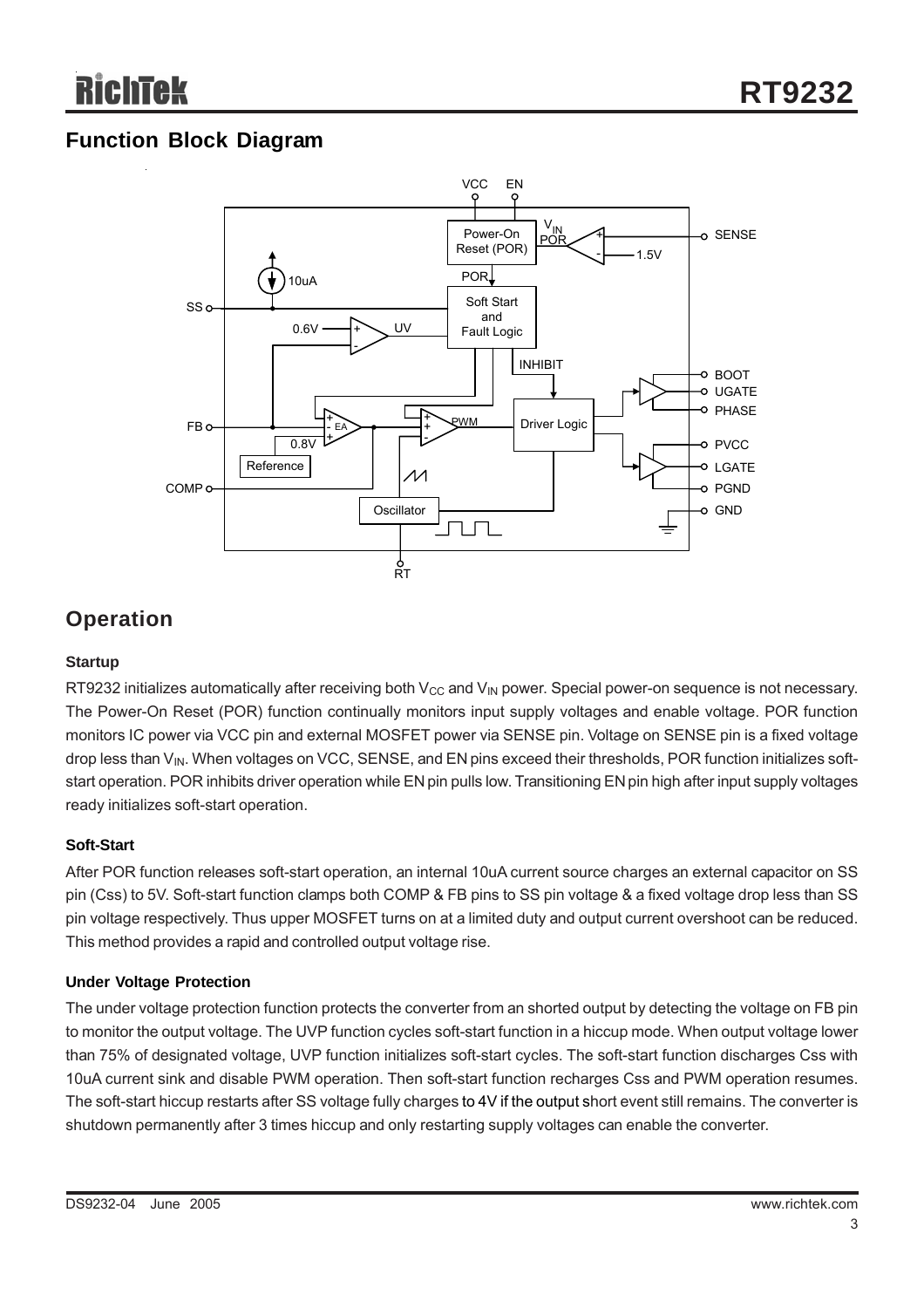## **Absolute Maximum Ratings** (Note 1)

| $\bullet$ PHASE to GND                           |  |
|--------------------------------------------------|--|
|                                                  |  |
|                                                  |  |
|                                                  |  |
| • BOOT to GND                                    |  |
|                                                  |  |
|                                                  |  |
|                                                  |  |
|                                                  |  |
| • Package Thermal Resistance (Note 4)            |  |
|                                                  |  |
|                                                  |  |
|                                                  |  |
|                                                  |  |
| • ESD Susceptibility (Note 2)                    |  |
|                                                  |  |
|                                                  |  |
| <b>Recommended Operating Conditions</b> (Note 3) |  |
|                                                  |  |

|                                        | ---- 3.3V, 5V to 12V $\pm$ 10% |
|----------------------------------------|--------------------------------|
|                                        |                                |
| • Junction Temperature Range --------- | --- 0°C to 125°C .             |

## **Electrical Characteristics**

( $V_{CC}$  = 12V, T<sub>A</sub> = 25°C, Unless otherwise specified.)

| <b>Parameter</b>                    |           | Symbol             | <b>Test Conditions</b>                 | Min                      | Typ. | Max             | <b>Units</b> |
|-------------------------------------|-----------|--------------------|----------------------------------------|--------------------------|------|-----------------|--------------|
| V <sub>CC</sub> Supply Current      |           |                    |                                        |                          |      |                 |              |
| <b>Nominal Supply Current</b>       |           | $_{\rm lcc}$       | EN=V <sub>CC</sub> , UGATE, LGATE open | --                       | 3    |                 | mA           |
| <b>Power-On Reset (POR)</b>         |           |                    |                                        |                          |      |                 |              |
| V <sub>CC</sub> Rising Threshold    |           | $V_{CC_ON}$        | $V_{\text{SENSE}} = 4.5V$              | 8.4                      | $-$  | 10              | V            |
| Power On Reset Hysteresis           |           |                    | $V_{\text{SENSE}} = 4.5V$              | 0.4                      | 0.7  | --              | V            |
| SENSE Rising Threshold for start up |           | VSENSE_ON          |                                        | --                       | 1.5  | $\overline{2}$  | V            |
| Enable Input Threshold (ON)         |           | V <sub>EN_ON</sub> | $V_{\text{SENSE}} = 4.5V$              | --                       | --   | $\overline{2}$  | V            |
| Enable Input Threshold (OFF)        |           | $V_{EN, \_OFF}$    | $V_{\text{SENSE}} = 4.5V$              | 0.8                      | --   | --              | V            |
| <b>Oscillator</b>                   |           |                    |                                        |                          |      |                 |              |
| <b>Free Running Frequency</b>       | RT9232    | fosc               |                                        | 170                      | 200  | 230             | kHz          |
|                                     | Variation |                    | 6k < (RT to GND) < 200k                | $-20$                    |      | 20              | $\%$         |
| Ramp Amplitude                      |           | $\Delta$ Vosc      |                                        | $\overline{\phantom{a}}$ | 2    | --              | $V_{P-P}$    |
| <b>Reference</b>                    |           |                    |                                        |                          |      |                 |              |
| Error Amplifier Reference Voltage   |           | <b>VREF</b>        |                                        | 0.792                    | 0.8  | 0.808           | V            |
|                                     |           |                    |                                        |                          |      | To be continued |              |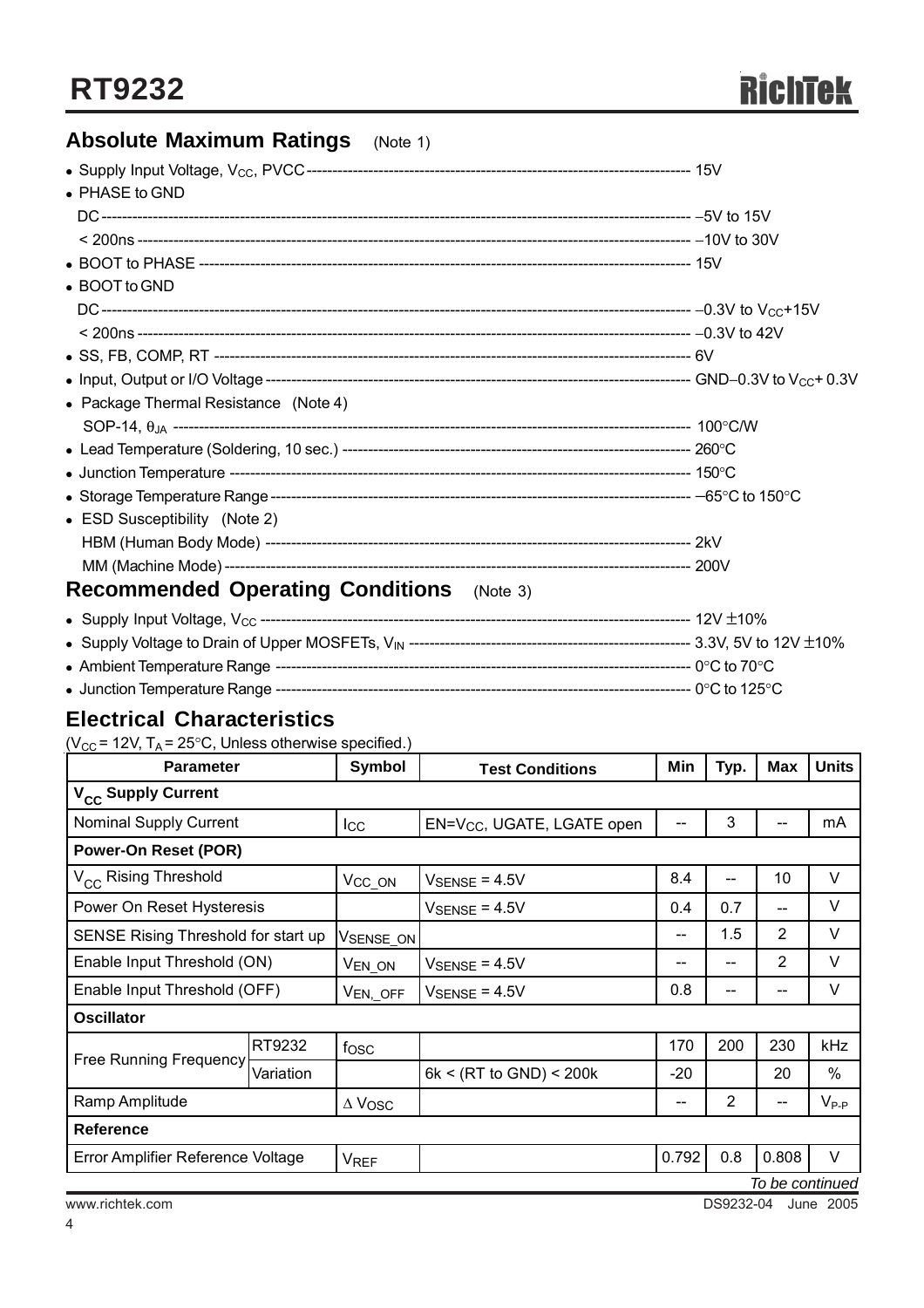# **RichTek**

| <b>Parameter</b>                  | <b>Symbol</b> | <b>Test Conditions</b>                                                      | Min            | <b>Typ</b>     | <b>Max</b>               | <b>Units</b> |  |  |
|-----------------------------------|---------------|-----------------------------------------------------------------------------|----------------|----------------|--------------------------|--------------|--|--|
| <b>Error Amplifier</b>            |               |                                                                             |                |                |                          |              |  |  |
| DC gain                           |               |                                                                             | $\overline{a}$ | 88             | $-$                      | dB           |  |  |
| Gain-Bandwidth product            | <b>GBW</b>    |                                                                             | $- -$          | 15             | $\overline{\phantom{0}}$ | <b>MHz</b>   |  |  |
| <b>Slew Rate</b>                  | <b>SR</b>     | $COMP = 10pF$                                                               | --             | 6              | --                       | $V/\mu s$    |  |  |
| <b>Soft Start</b>                 |               |                                                                             |                |                |                          |              |  |  |
| <b>External SS Source Current</b> | Iss           |                                                                             | $\overline{7}$ | 10             |                          | μA           |  |  |
| <b>PWM Controller Gate Driver</b> |               |                                                                             |                |                |                          |              |  |  |
| <b>Upper Drive Source</b>         | $R_{UG\_SC}$  | $V_{\text{BOOT}-\text{PHASE}}$ = 12V<br>$V_{\text{BOOT}-\text{UGATE}} = 1V$ | --             | 9              | 12 <sup>2</sup>          | Ω            |  |  |
| <b>Upper Drive Sink</b>           | $R_{UG\_SK}$  | $V_{\text{BOOT}-\text{PHASE}}$ = 12V<br>$V_{UGATE - PHASE}$ = 1V            | --             | 5              | 8                        | Ω            |  |  |
| <b>Lower Drive Source</b>         | $R_{LG\_SC}$  | $V_{\text{PVCC} - \text{LGATE}} = 1V$                                       | --             | 2.5            | 4                        | Ω            |  |  |
| Lower Drive Sink                  | $R_{LG\_SK}$  | $V_{LGATE-PGND} = 1V$                                                       | --             | 2.5            | 4                        | Ω            |  |  |
| <b>Driving Capability</b>         |               |                                                                             |                |                |                          |              |  |  |
| <b>Upper Drive Source</b>         | $I_{UG_SC}$   | $V_{\text{BOOT}-\text{UGATE}} = 12V$                                        | --             | $\mathbf{1}$   | --                       | A            |  |  |
| <b>Upper Drive Sink</b>           | lug_sk        | $V_{UGATE - PHASE}$ = 12V                                                   | --             | 1              | --                       | A            |  |  |
| Lower Drive Source                | $I_{LG\_SC}$  | $V_{\text{PVCC} - \text{LGATE}} = 12V$                                      | $- -$          | 2.4            | $- -$                    | A            |  |  |
| <b>Lower Drive Sink</b>           | $I_{LG\_SK}$  | $V_{LGATE-PGND}$ = 12V                                                      | --             | $\overline{2}$ | --                       | A            |  |  |
| <b>Protection</b>                 |               |                                                                             |                |                |                          |              |  |  |
| <b>Under-Voltage Protection</b>   |               | FB Falling                                                                  | 0.5            | 0.6            | 0.7                      | V            |  |  |
| Under-Voltage Protection Delay    |               |                                                                             | $- -$          | 30             | --                       | μS           |  |  |

**Note 1.** Stresses listed as the above "Absolute Maximum Ratings" may cause permanent damage to the device. These are for stress ratings. Functional operation of the device at these or any other conditions beyond those indicated in the operational sections of the specifications is not implied. Exposure to absolute maximum rating conditions for extended periods may remain possibility to affect device reliability.

**Note 2.** Devices are ESD sensitive. Handling precaution recommended.

**Note 3.** The device is not guaranteed to function outside its operating conditions.

**Note 4.** θ<sub>JA</sub> is measured in the natural convection at T<sub>A</sub> = 25°C on a low effective thermal conductivity test board of JEDEC 51-3 thermal measurement standard.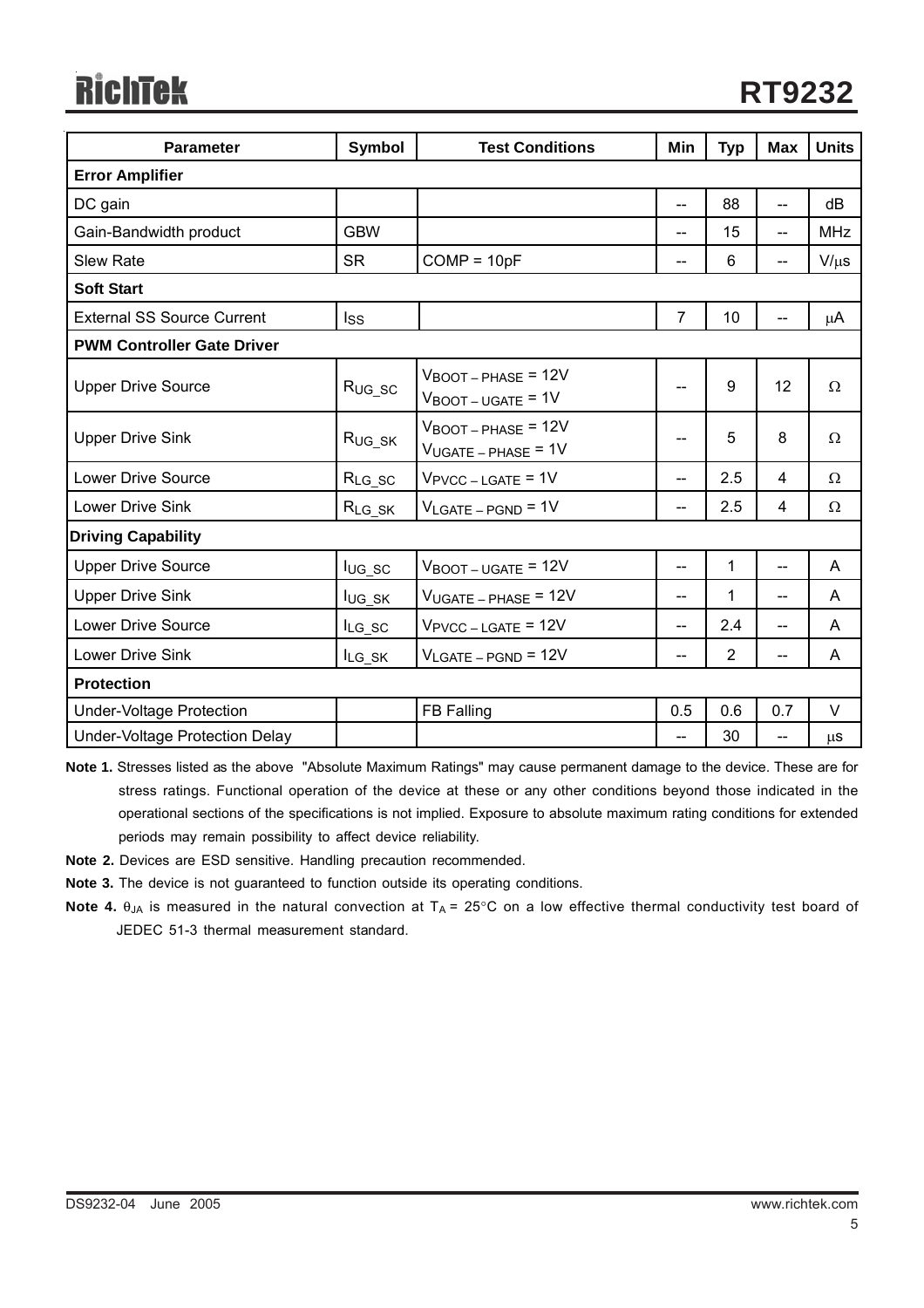

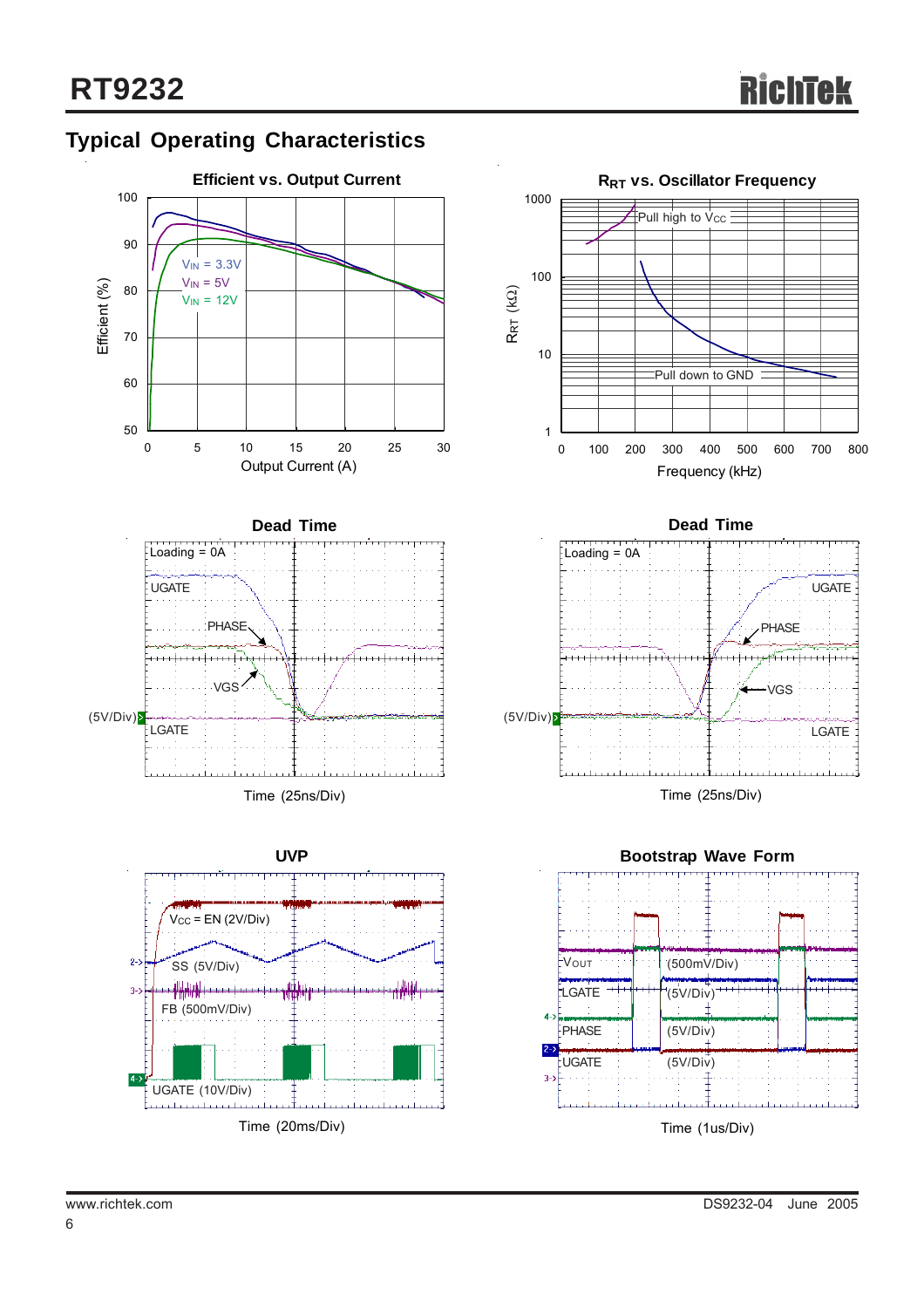## Richtek









**Power Off** V<sub>OUT</sub> (500mV/Div) UGATE (10V/Div) LGATE (10V/Div) IOUT (10A/Div) Time (10ms/Div)

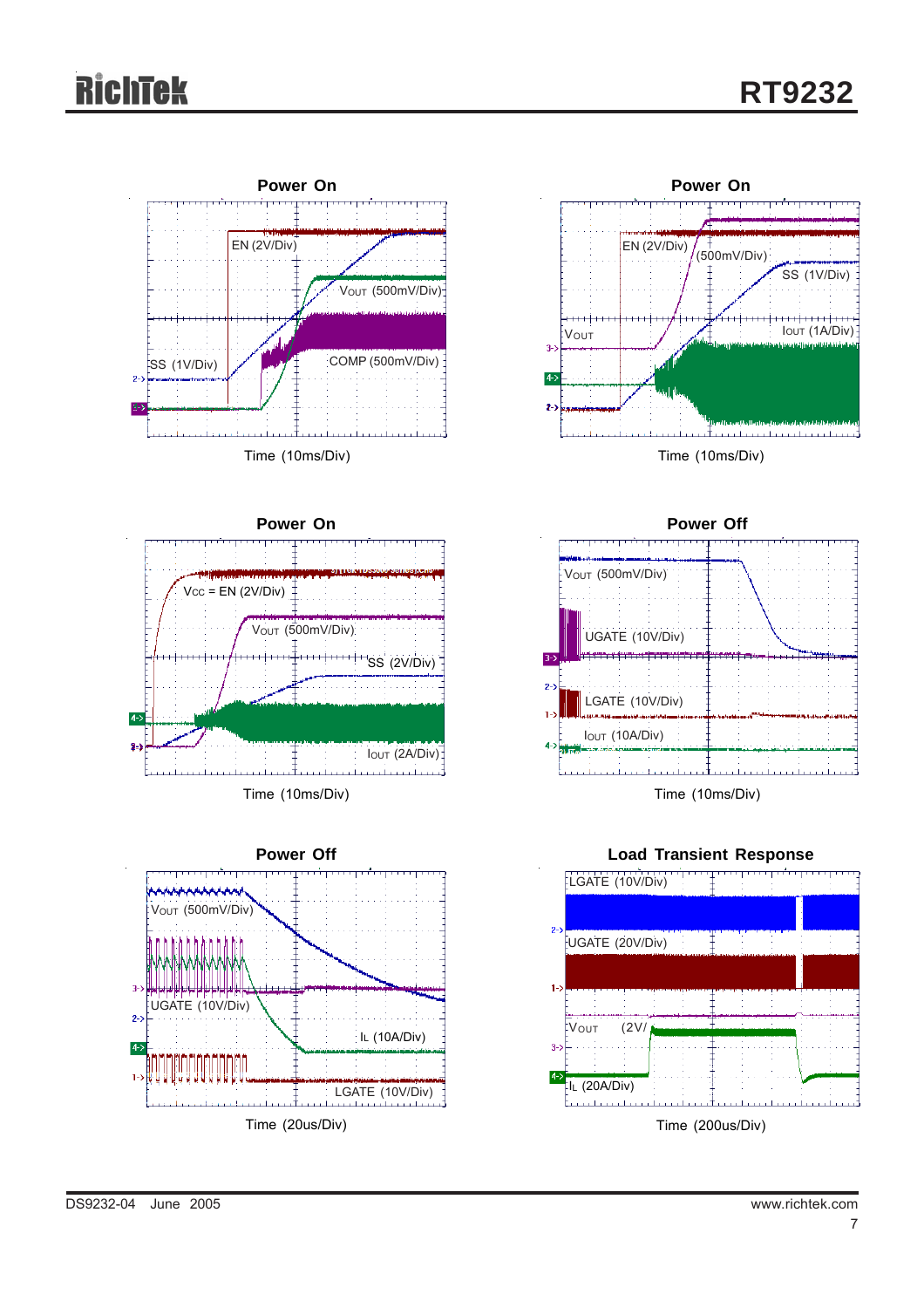

Time (10us/Div)



Time (4us/Div)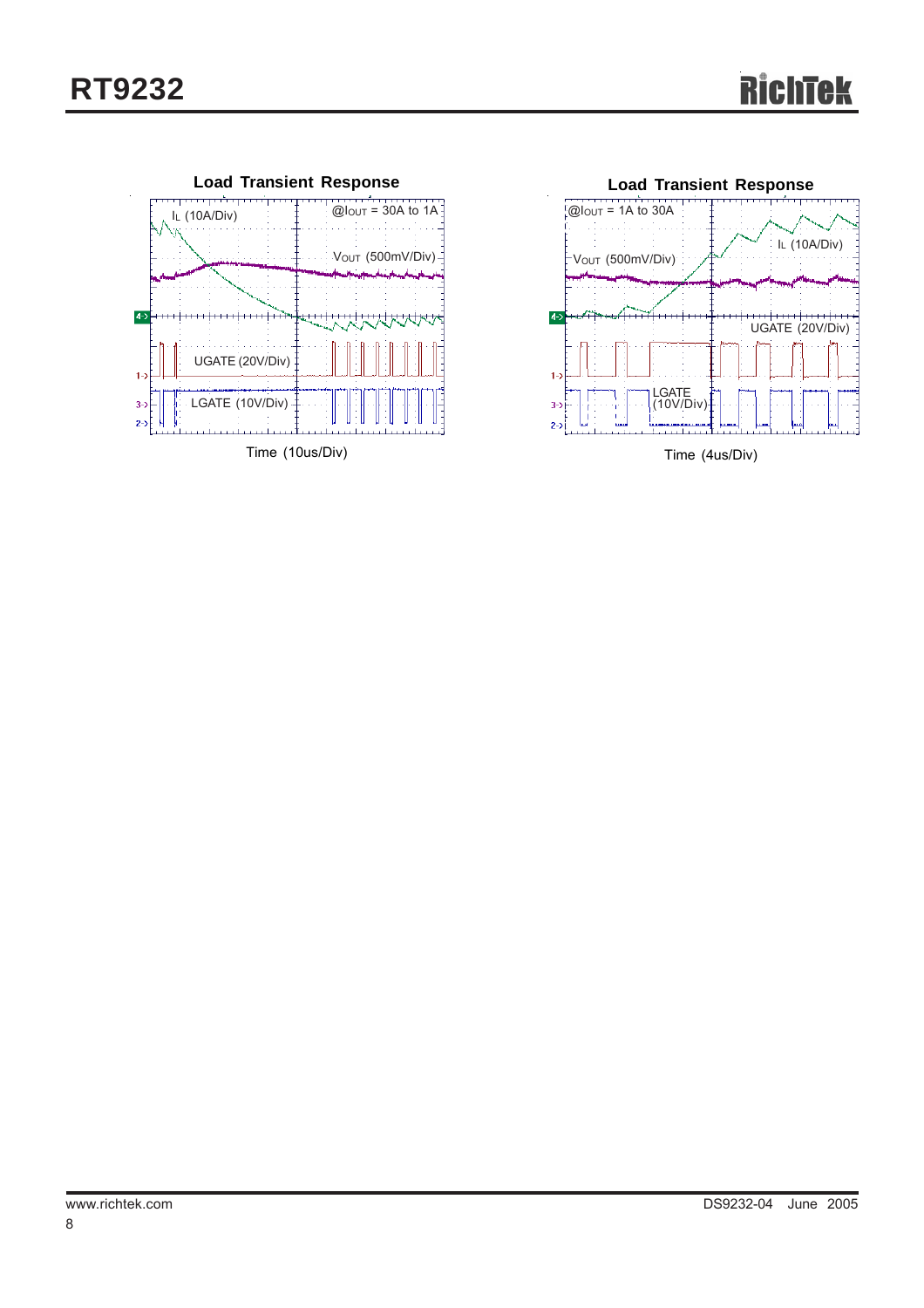## **Application Information**

The RT9232 is a single-phase synchronous buck PWM DC-DC converter controller designed to drive two N-Channel MOSFETs. It provides a highly accurate, programmable output voltage precisely regulated to low voltage requirement with an internal 0.8V ±1% reference.

#### **Initialization**

The RT9232 automatically initiates its softstart cycle only after VCC and  $V_{IN}$  power and chip enabling signals are ready. There is no special power-on sequence should be took care especially while implement the chip in. The internal Power-On Reset (POR) logic continually monitors the voltage level of input power and enabling pin; in which the IC supply power is monitored via VCC pin and input power  $V_{IN}$  is via SENSE pin. An internal current source with driving capability of 200uA causes a fixed voltage drop across the resistor connecting  $V_{IN}$  to SENSE pin. The RT9232 internal logic will deem the input voltage ready once the voltage of SENSE pin is high than 1.5V. The preferred  $V_{IN}$  ready level could be set by selecting an appropriate resistor R<sub>SENSE</sub> as:

$$
R_{SENSE} < \frac{V_{IN\_READV} - 1.5V}{200\,\mu A} \,\Omega
$$

Once all voltages of VCC, SENSE, and EN pins ramp higher than the internal specific thresholds. The internal POR logic will initialize the softstart operation then. Moreover, the POR inhibits driver operation while pulling the EN pin low. Transitioning EN pin high after input supply voltages ready to initialize soft-start operation.

#### **Soft-Start**

The behavior of RT9232 Soft-Start can be simply described as shown as Figure.1 below; and the Soft-Start can be sliced to several time-frames with specific operation respectively.

#### **T0~T1**

The RT9232 initiates the softstart cycle as shown in Figure 1 when POR function is OK. An internal 10uA current source charges an external capacitor on SS pin (Css) to 5V. The softstart function produces an SSE signal that is equal to (SS-1.2V)/2. Error Amplifier (EA) and PWM comparator are triple-input devices. The non-inverting input whichever is smaller dominates the behavior of the devices. During T0~T1, since SS is smaller than the sawtooth valley, the PWM comparator outputs low no matter what the COMP voltage is.

#### **T1~T2**

During T1~T2, EA keeps COMP voltage low that makes the PWM output low.

#### **T2~T3**

SSE ramps up and dominates the behavior of EA during T2~T3. EA regulates COMP appropriately so that FB ramps up along the SSE curve. The output voltage ramps up accordingly. Thus upper MOSFET turns on at a limited duty and output current overshoot can be reduced.

It is noted that lower MOSFET keeps off before the upper MOSFET starts switching. This method provides smooth start up when there is residual voltage on output capacitors. The output voltage delay time and ramp up time are calculated as Equation (1) and (2) respectively.

$$
T2 - T0 = \frac{1.2V \times Css}{10uA}
$$
 (s) (1)

$$
T3 - T2 = \frac{1.6V \times Css}{10uA}
$$
 (s) (2)



Figure 1. Timing diagram of softstart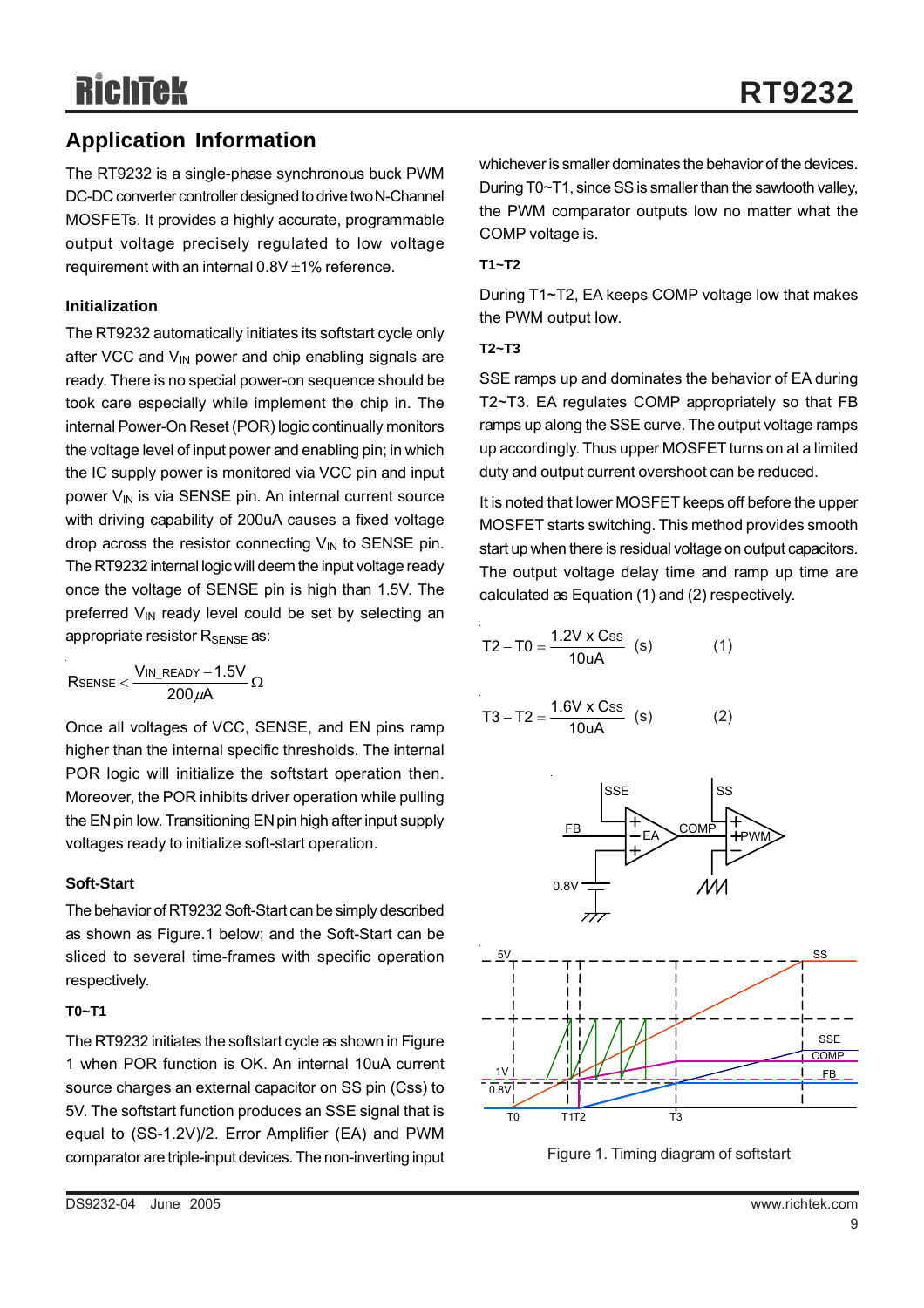#### **Switching Frequency Setting**

The default switching frequency is 200kHz when RT pin left open. A resistor connected  $(R_{RT})$  from RT pin to ground increases the switching frequency as Equation (3).

RT 6 fosc = 200kHz +  $\frac{2.9 \times 10^{6}}{R_{RT}}$  (3) (R<sub>RT</sub> to GND)

Conversely, connecting a pull-up resistor  $(R_{RT})$  from RT pin reduces the switching frequency according to Equation (4)

$$
fosc = 200kHz - \frac{33 \times 10^6}{R_{RT}} \qquad (4) \quad (R_{RT} \text{ to } V_{CC} = 12V)
$$

#### **Under Voltage Protection**

The under voltage protection is enabled when the RT9232 is activated and SS voltage is higher than 4V. The UVP function is specified for protecting the converter from an instant output short circuit during normal operation. The RT9232 continuously monitors the output voltage by detecting the voltage on FB pin. The UVP function is triggered and initiates the hiccup cycles when output voltage lower than 75% of designated voltage with a 30us delay.

Hiccup cycle turns off both upper and lower MOSFET first. An internal 10uA current sink discharges the softstart capacitor  $C_{SS}$ . SS pin voltage ramps down linearly. When SS pin voltage touches 0V, hiccup cycle releases and normal softstart cycle takes over. When SS voltage is higher than 4V, the UVP function is enabled again. The hiccup cycle restarts if the output short event still remains. The converter is shutdown permanently after 3 times hiccup and only restarting supply voltages can enable the converter.

Note that triggering the POR function or EN will reset the hiccup counter. Make sure that VCC, EN and SENSE pin voltages are higher than their respective trip level when output short circuit occurs or the UVP function may not latch up the converter causing permanent damage to the converter.

#### **Short Circuit Protection**

There is a protection implemented in RT9232 for short circuit protection, the protection can significantly protect the power stage from burn-out while the congenital output



As shown as Figure 3. The POR of the chip could be triggered by three major signal including  $5V_{BUS}$  which is applied for internal logic use only, 12V, and EN. The POR will be issued if all of the 3 events are true.

Per RT9232 implementation, the EN is one of signals will trigger SCP, and it's possible to mal-trigger SCP while a unclear EN signals being applied. The enabling circuitry should be took care specially while implementing the EN circuit.



Figure 3

#### **Component Selection**

Components should be appropriately selected to ensure stable operation, fast transient response, high efficiency, minimum BOM cost and maximum reliability.

#### **Output Inductor Selection**

The selection of output inductor is based on the considerations of efficiency, output power and operating frequency. For a synchronous buck converter, the ripple current of inductor  $(\Delta I_L)$  can be calculated as follows: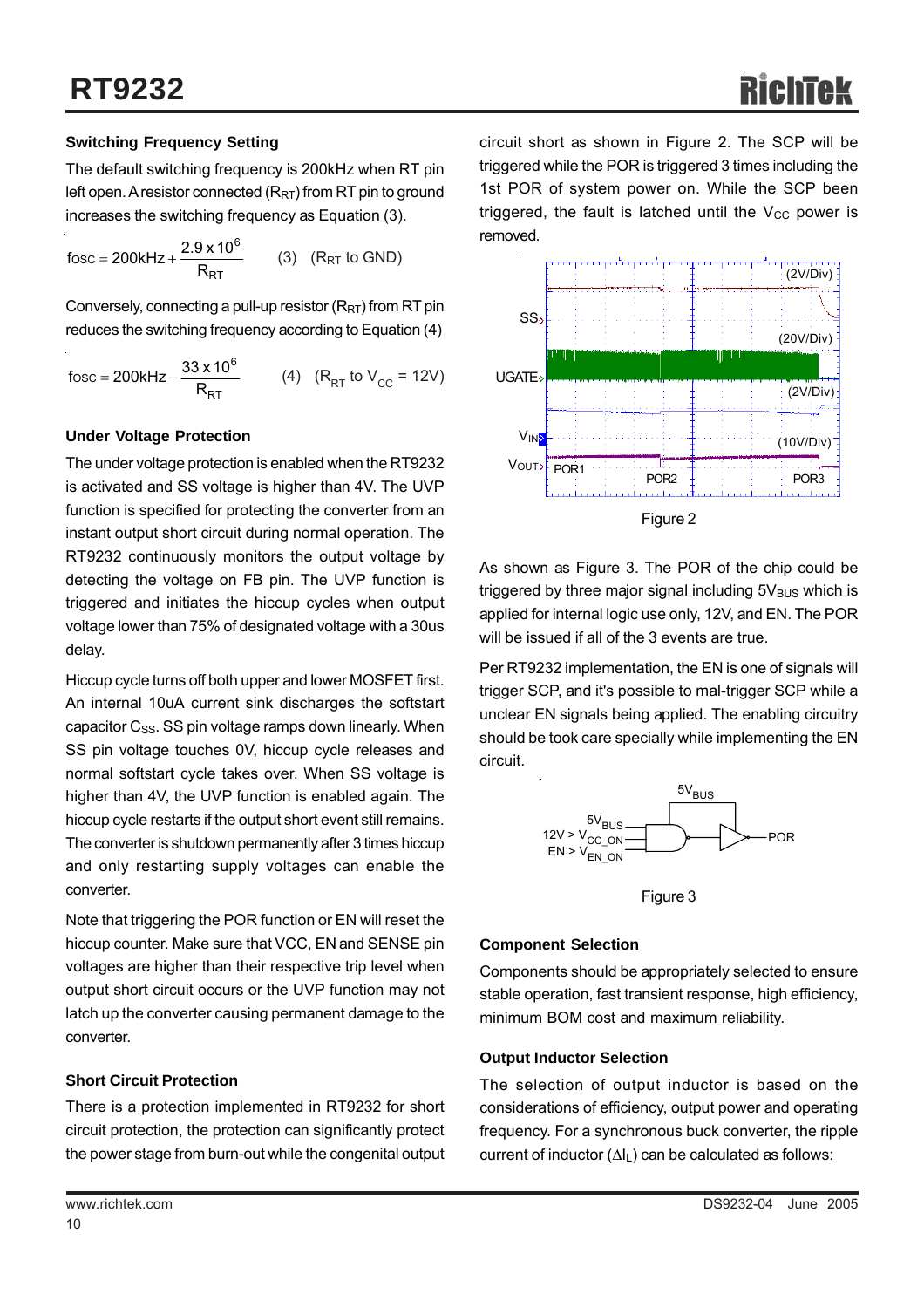$$
\Delta I_{L} = (V_{IN} - V_{OUT}) \times \frac{V_{OUT}}{V_{IN} \times \text{fosc} \times L}
$$
 (5)

Generally, an inductor that limits the ripple current between 20% and 50% of output current is appropriate. Make sure that the output inductor could handle the maximum output current and would not saturate over the operation temperature range.

#### **Output Capacitor Selection**

The output capacitors determine the output ripple voltage  $(\Delta V_{\text{OUT}})$  and the initial voltage drop after a high slew-rate load transient. The selection of output capacitor depends on the output ripple requirement. The output ripple voltage is described as Equation (6).

$$
\Delta V_{\text{OUT}} = \Delta I_{L} \times \text{ESR} + \frac{1}{8} \times \frac{V_{\text{OUT}}}{f_{\text{OSC}}^{2} \times L \times C_{\text{OUT}}} (1 - D) \tag{6}
$$

For electrolytic capacitor application, typically 90~95% of the output voltage ripple is contributed by the ESR of output capacitors. Paralleling lower ESR ceramic capacitor with the bulk capacitors could dramatically reduce the equivalent ESR and consequently the ripple voltage.

#### **Input Capacitor Selection**

Use mixed types of input bypass capacitors to control the input voltage ripple and switching voltage spike across the MOSFETs. The buck converter draws pulsewise current from the input capacitor during the on time of upper MOSFET. The RMS value of ripple current flowing through the input capacitor is described as:

$$
I_{IN(RMS)} = I_{OUT} \times \sqrt{D \times (1 - D)}
$$
 (7)

The input bulk capacitor must be cable of handling this ripple current. Sometime, for higher efficiency the low ESR capacitor is necessarily. Appropriate high frequency ceramic capacitors physically near the MOSFETs effectively reduce the switching voltage spikes.

#### **MOSFET Selection**

The selection of MOSFETs is based upon the considerations of  $R_{DS(ON)}$ , gate driving requirements, and thermal management requirements. The power loss of upper MOSFET consists of conduction loss and switching loss and is expressed as:

$$
P_{\text{UPPER}} = P_{\text{COND\_UPPER}} + P_{\text{SW\_UPPER}} \tag{8}
$$

$$
= I_{\text{OUT}} \times R_{\text{DS}(\text{ON})} \times D + \frac{1}{2} I_{\text{OUT}} \times V_{\text{IN}} \times (T_{\text{RISE}} + T_{\text{FALL}}) \times f_{\text{OSC}}
$$

where  $T_{RISE}$  and  $T_{FALL}$  are rising and falling time of  $V_{DS}$  of upper MOSFET respectively.  $R_{DS(ON)}$  and  $Q_G$  should be simultaneously considered to minimize power loss of upper MOSFET.

The power loss of lower MOSFET consists of conduction loss, reverse recovery loss of body diode, and conduction loss of body diode and is express as:

$$
P_{LOWER} = P_{COND\_LOWER} + P_{RR} + P_{DIODE}
$$
  
= I<sub>OUT</sub> x R<sub>DS(ON</sub>) x (1–D) + Q<sub>RR</sub> x V<sub>IN</sub> x f<sub>OSC</sub>  
+  $\frac{1}{2}$  x I<sub>OUT</sub> x V<sub>F</sub> x T<sub>DIODE</sub> x f<sub>osc</sub>

where  $T_{\text{DIODE}}$  is the conducting time of lower body diode.

Special control scheme is adopted to minimize body diode conducting time. As a result, the  $R_{DS(ON)}$  loss dominates the power loss of lower MOSFET. Use MOSFET with adequate  $R_{DS(ON)}$  to minimize power loss and satisfy thermal requirements.

#### **Feedback Compensation**

Figure 4 highlights the voltage-mode control loop for a synchronous buck converter. Figure 5 shows the corresponding Bode plot. The output voltage  $(V<sub>OUT</sub>)$  is regulated to the reference voltage. The error amplifier EA output (COMP) is compared with the oscillator (OSC) sawtooth wave to provide a pulse-width modulated (PWM) wave with an amplitude of  $V_{\text{IN}}$  at the PHASE node. The PWM wave is smoothed by the output filter (L and  $C_{\text{OUT}}$ ).

The modulator transfer function is the small-signal transfer function of  $V_{\text{OUT}}$ /COMP. This function is dominated by a DC gain and the output filter (L and  $C<sub>OUT</sub>$ ), with a double pole break frequency at  $F_{P LC}$  and a zero at  $F_Z_{ESR}$ . The DC gain of the modulator is simply the input voltage  $(V_{\text{IN}})$ divided by the peak-to-peak oscillator voltage  $\Delta V_{\rm OSC}$ .

The break frequency  $F_{LC}$  and  $F_{ESR}$  are expressed as Equation (10) and (11) respectively.

$$
F_{P\_LC} = \frac{1}{2\pi\sqrt{LC_{OUT}}}
$$
 (10)

$$
F_{Z\_ESR} = \frac{1}{2\pi \times ESR \times C_{OUT}} \tag{11}
$$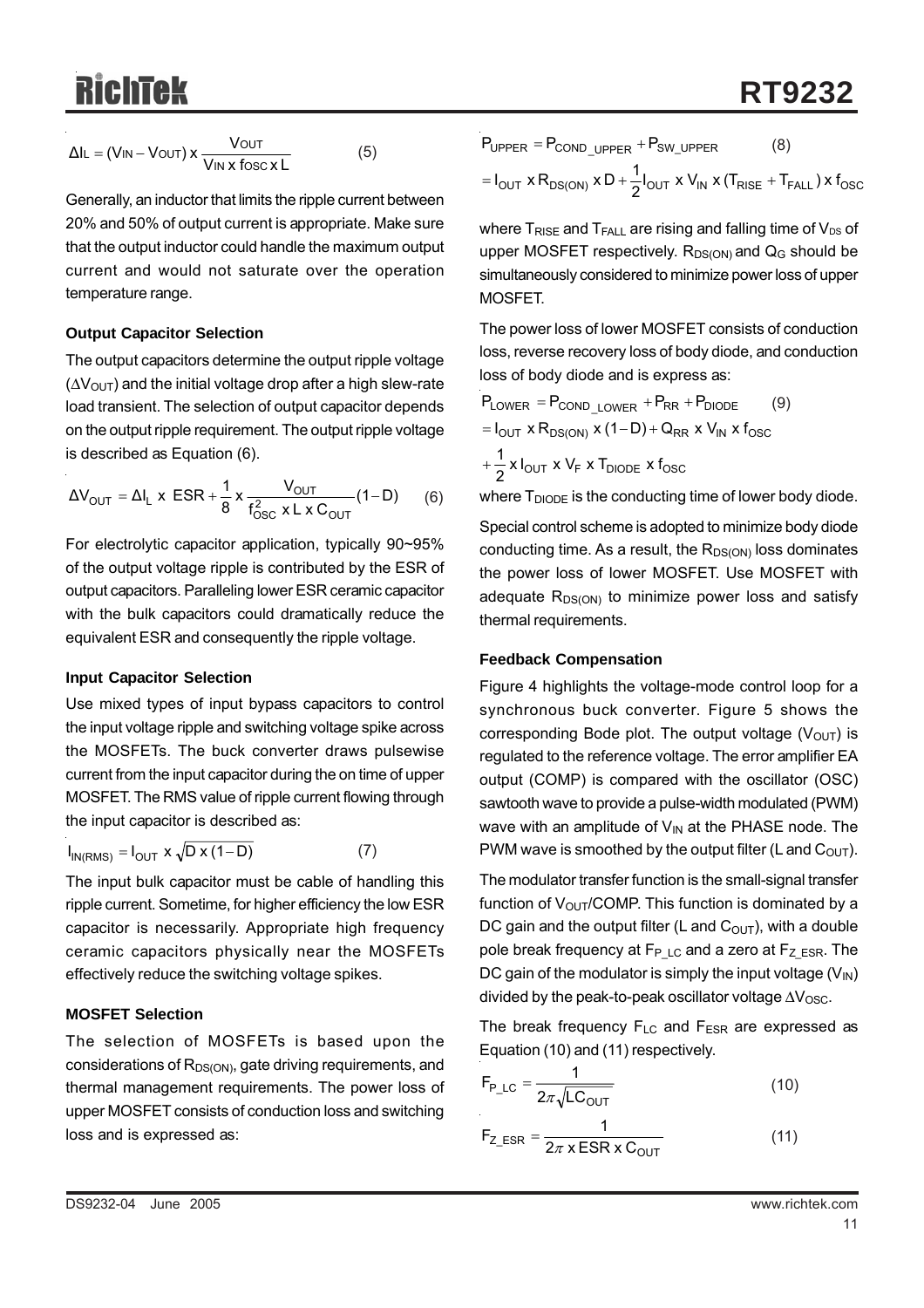## **RT9232**

The compensation network consists of the error amplifier EA and the impedance networks  $Z_{IN}$  and  $Z_{FB}$ . The goal of the compensation network is to provide a closed loop transfer function with the highest DC gain, the highest 0dB crossing frequency  $(F_C)$  and adequate phase margin. Typically,  $F_C$  in range 1/5~1/10 of switching frequency is adequate. The higher  $F<sub>C</sub>$  is, the faster dynamic response is. A phase margin in the range of 45°C~ 60°C is desirable.

The equations below relate the compensation network's poles, zeros and gain to the components (R1, R2, R3, C1, C2, and C3) in Figure 4.

$$
F_{Z1} = \frac{1}{2\pi \times R2 \times C1}
$$
 (12)

$$
F_{Z2} = \frac{1}{2\pi \times (R1 + R3) \times C3}
$$
 (13)

$$
F_{P1} = \frac{1}{2\pi \times R2 \times \frac{C1 \times C2}{C1 + C2}}
$$
(14)  

$$
F_{P2} = \frac{1}{2\pi \times R3 \times C3}
$$
(15)

$$
\frac{\sqrt{V_{OSC}}}{\sqrt{V_{ESA}}}
$$
\n
$$
\frac{\sqrt{V_{ESA}}}{\sqrt{V_{E/A}}}
$$
\n
$$
\frac{\sqrt{V_{E/A}}}{\sqrt{V_{E/A}}}
$$
\n
$$
\frac{\sqrt{V_{E/A}}}{\sqrt{V_{E/A}}}
$$
\n
$$
\frac{\sqrt{V_{E/A}}}{\sqrt{V_{E/A}}}
$$
\n
$$
\frac{\sqrt{V_{E/A}}}{\sqrt{V_{E/A}}}
$$
\n
$$
\frac{\sqrt{V_{E/A}}}{\sqrt{V_{E/A}}}
$$
\n
$$
\frac{\sqrt{V_{E/A}}}{\sqrt{V_{E/A}}}
$$
\n
$$
\frac{\sqrt{V_{E/A}}}{\sqrt{V_{E/A}}}
$$
\n
$$
\frac{\sqrt{V_{E/A}}}{\sqrt{V_{E/A}}}
$$
\n
$$
\frac{\sqrt{V_{E/A}}}{\sqrt{V_{E/A}}}
$$
\n
$$
\frac{\sqrt{V_{E/A}}}{\sqrt{V_{E/A}}}
$$
\n
$$
\frac{\sqrt{V_{E/A}}}{\sqrt{V_{E/A}}}
$$
\n
$$
\frac{\sqrt{V_{E/A}}}{\sqrt{V_{E/A}}}
$$
\n
$$
\frac{\sqrt{V_{E/A}}}{\sqrt{V_{E/A}}}
$$
\n
$$
\frac{\sqrt{V_{E/A}}}{\sqrt{V_{E/A}}}
$$
\n
$$
\frac{\sqrt{V_{E/A}}}{\sqrt{V_{E/A}}}
$$
\n
$$
\frac{\sqrt{V_{E/A}}}{\sqrt{V_{E/A}}}
$$
\n
$$
\frac{\sqrt{V_{E/A}}}{\sqrt{V_{E/A}}}
$$
\n
$$
\frac{\sqrt{V_{E/A}}}{\sqrt{V_{E/A}}}
$$
\n
$$
\frac{\sqrt{V_{E/A}}}{\sqrt{V_{E/A}}}
$$
\n
$$
\frac{\sqrt{V_{E/A}}}{\sqrt{V_{E/A}}}
$$
\n
$$
\frac{\sqrt{V_{E/A}}}{\sqrt{V_{E/A}}}
$$
\n
$$
\frac{\sqrt{V_{E/A}}}{\sqrt{V_{E/A}}}
$$
\n
$$
\frac{\sqrt{V_{E/A}}}{\sqrt{V_{E/A}}}
$$
\n
$$
\frac{\sqrt{V_{E/A}}}{\sqrt{V_{E/A}}}
$$
\n
$$
\frac{\sqrt{V_{E/A}}}{\sqrt{V_{E/A}}}
$$
\n
$$
\frac{\sqrt
$$

Figure 4





#### **Feedback Loop Design Procedure**

Use these guidelines for locating the poles and zeros of the compensation network:

1. Pick Gain (R2/R1) for desired 0dB crossing frequency  $(F<sub>C</sub>)$ .

2. Place  $1^{ST}$  zero  $F_{Z1}$  below modulator double pole  $F_{LC}$  $(*75\% F_{LC})$ .

- 3. Place  $2^{ND}$  zero  $F_{Z2}$  at modulator double pole  $F_{LC}$ .
- 4. Place  $1^{ST}$  pole  $F_{Z1}$  at the ESR zero  $F_{Z|ESR}$
- 5. Place  $2^{ND}$  pole  $F_{72}$  at half the switching frequency.
- 6. Check gain against error amplifier open-loop gain.
- 7. Pick R<sub>FB</sub> for desired output voltage.
- 8. Estimate phase margin and repeat if necessary.

#### **Layout Consideration**

Layout is very important in high frequency switching converter design. If designed improperly, the PCB could radiate excessive noise and contribute to the converter instability. First, place the PWM power stage components. Mount all the power components and connections in the top layer with wide copper areas. The MOSFETs of Buck, inductor, and output capacitor should be as close to each other as possible. This can reduce the radiation of EMI due to the high frequency current loop. If the output capacitors are placed in parallel to reduce the ESR of capacitor, equal sharing ripple current should be considered. Place the input capacitor directly to the drain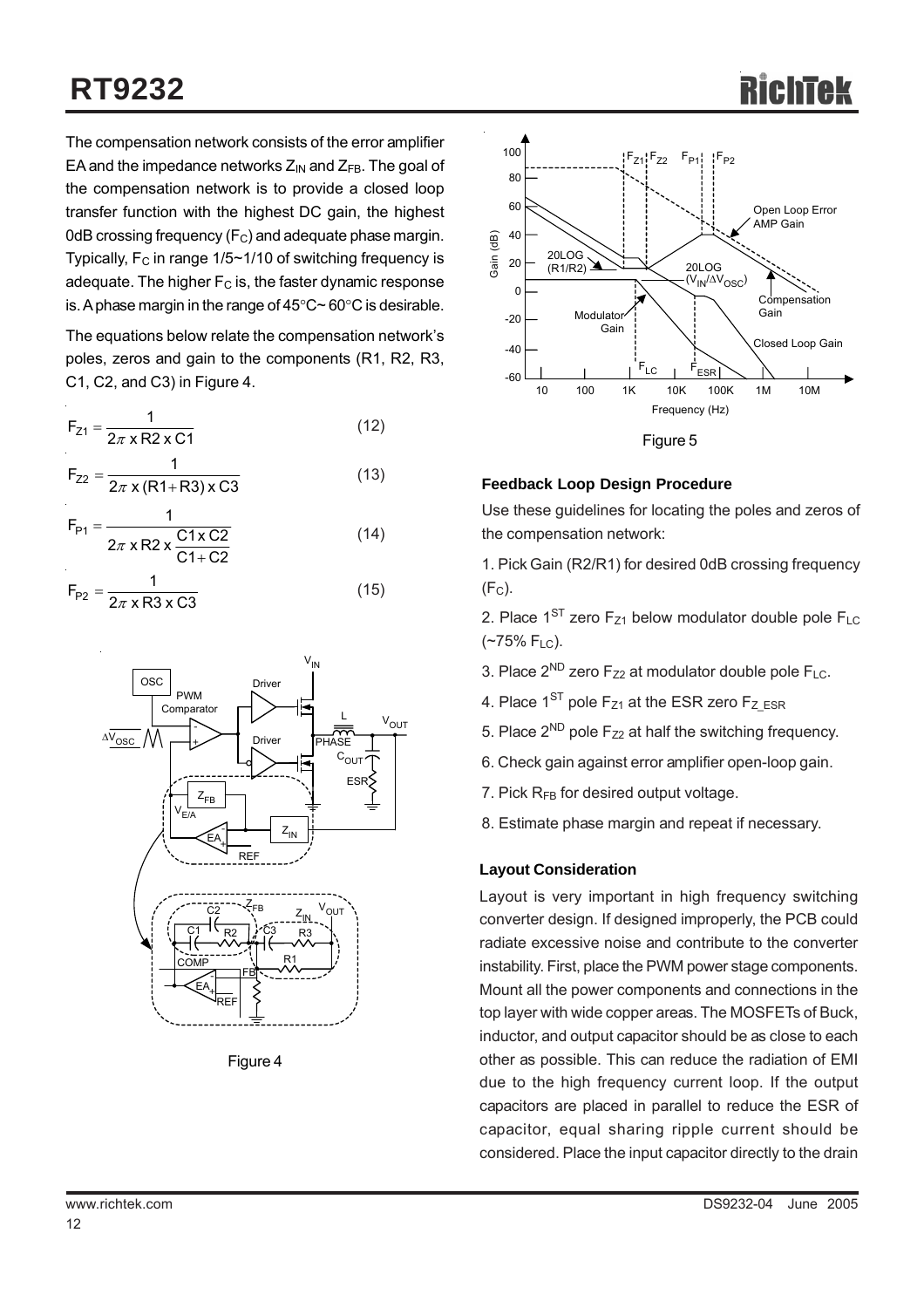of high-side MOSFET. The MOSFETs of linear regulator should have wide pad to dissipate the heat. In multilayer PCB, use one layer as power ground and have a separate control signal ground as the reference of the all signal. To avoid the signal ground is effect by noise and have best load regulation, it should be connected to the ground terminal of output. Furthermore, follows below guidelines can get better performance of IC:

- (1). The IC needs a bypassing ceramic capacitor as a R-C filter to isolate the pulse current from power stage and supply to IC, so the ceramic capacitor should be placed adjacent to the IC.
- (2). Place the high frequency ceramic decoupling close to the power MOSFETs.
- (3). The feedback part should be placed as close to IC as possible and keep away from the inductor and all noise sources.
- (4). The components of bootstraps should be closed to each other and close to MOSFETs.
- (5).The PCB trace from Ug and Lg of controller to MOSFETs should be as short as possible and can carry 1A peak current.
- (6). Place all of the components as close to IC as possible.